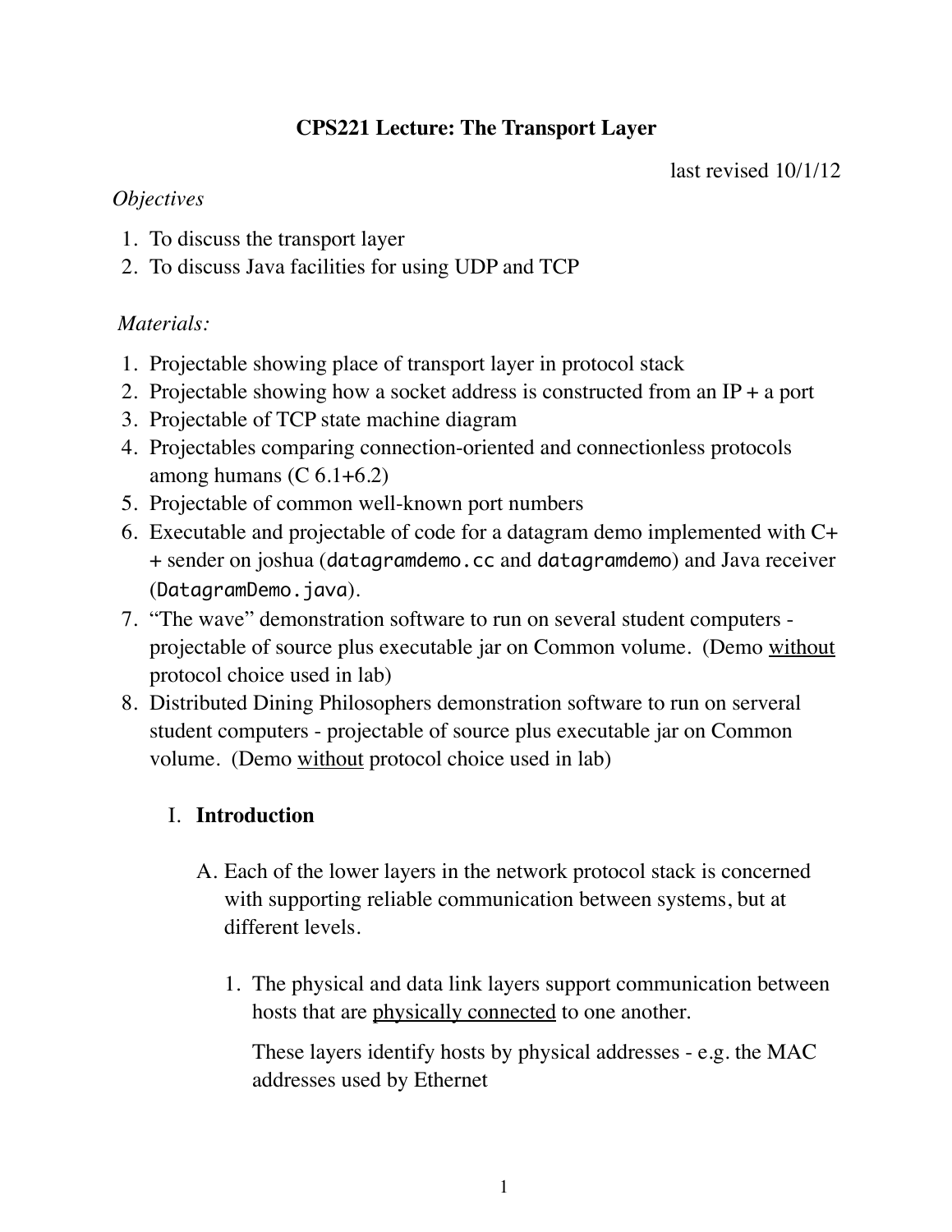- 2. The network layer supports communication between hosts that may or may not be physically connected.
	- a) This layer identifies hosts by IP number.
	- b) Two major concerns at this layer:
		- (1)Routing packets over (possibily multiple) physical links.
		- (2)Mapping an IP number into the physical address of the destination system or an appropriate router along the way. (Address Resolution Protocol)
- 3. The transport layer supports communication between processes running on different computers. While the lower layers must exist at every node participating in a communication, this layer (and the layer(s) above it) exist only on the end-point machines.

PROJECT: Place of transport layer in protocol stack

a) The issue here is that a given system may be running several different processes that communicate over the network. But if the computer is using a single interface device, then packets associated with each process all use the same MAC address and ip number. So how does each packet get associated with the correct process?

The issue here is sometimes called multiplexing - packets associated with several different processes are multiplexed over a single physical connection at the sending end and demultiplexed to the correct process at the receiving end.

b) This layer identifies sources and destinations of message by an address consisting of the IP number of a host plus a port number that identifies a particular process running on that host.

A port number is a 16 bit integer (and therefore in the range 1..65535)

The combination of IP number plus port is sometimes called a socket address.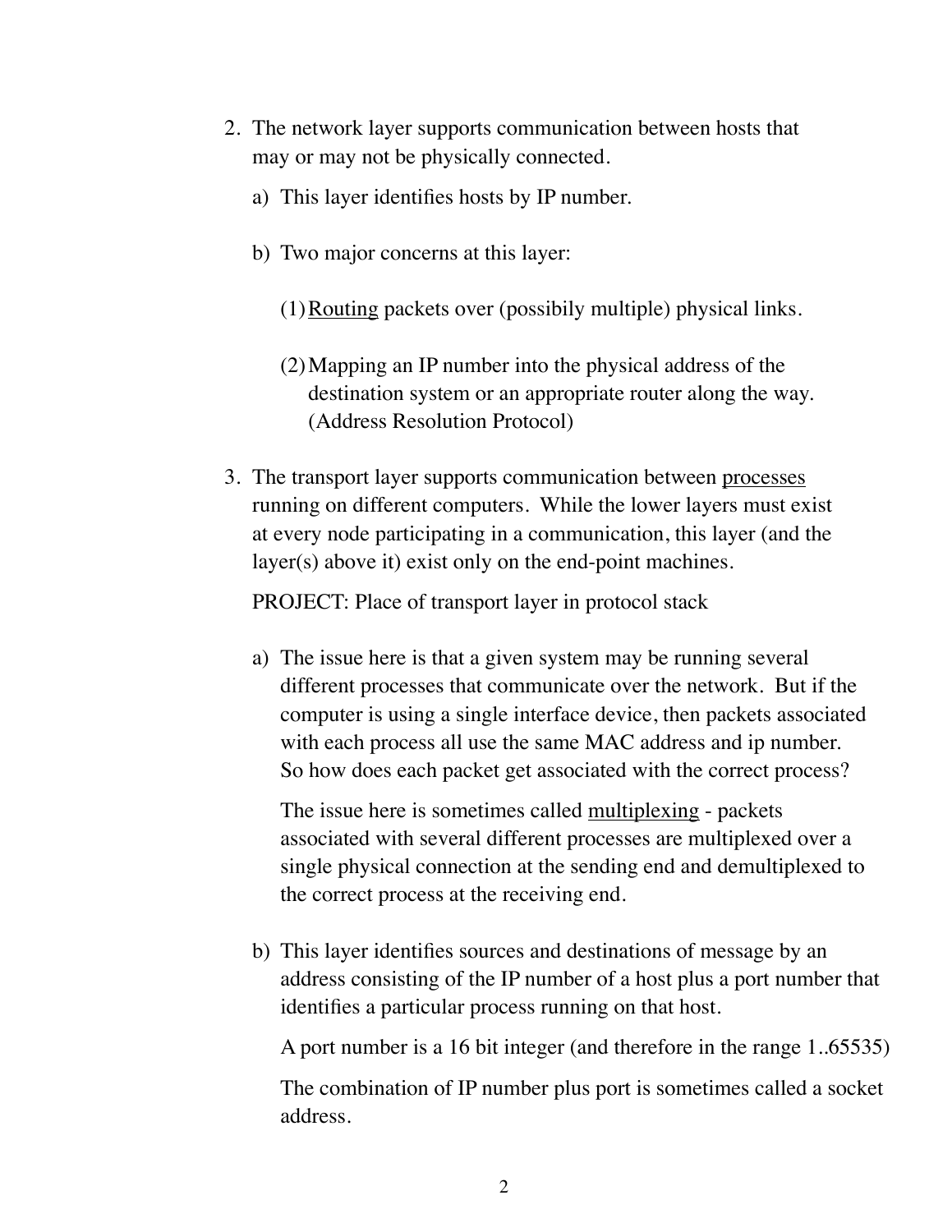To access a web page on the college's web site:

Г

| 199.97.45.22                                                      |  |              | 80 |
|-------------------------------------------------------------------|--|--------------|----|
| (IP of Gordon's web server)<br>(Default port used by web servers) |  |              |    |
|                                                                   |  | 199.97.45.22 | 80 |

(Socket address used by TCP)

PROJECT Socket Address structure

- c) Four major concerns at this layer:
	- (1)The notion of a connection between processes (which may or may not be required)
	- (2)Flow control
	- (3)Error control
	- (4)Congestion control
- B. Historically, TCP/IP provided two basic models of communication at this layer.
	- 1. *Connectionless* communication using *datagrams.* (This is technically called UDP - the user datagram protocol).
		- a) In this model, a machine can send a message to another system (called a datagram) without first establishing a connection with that machine.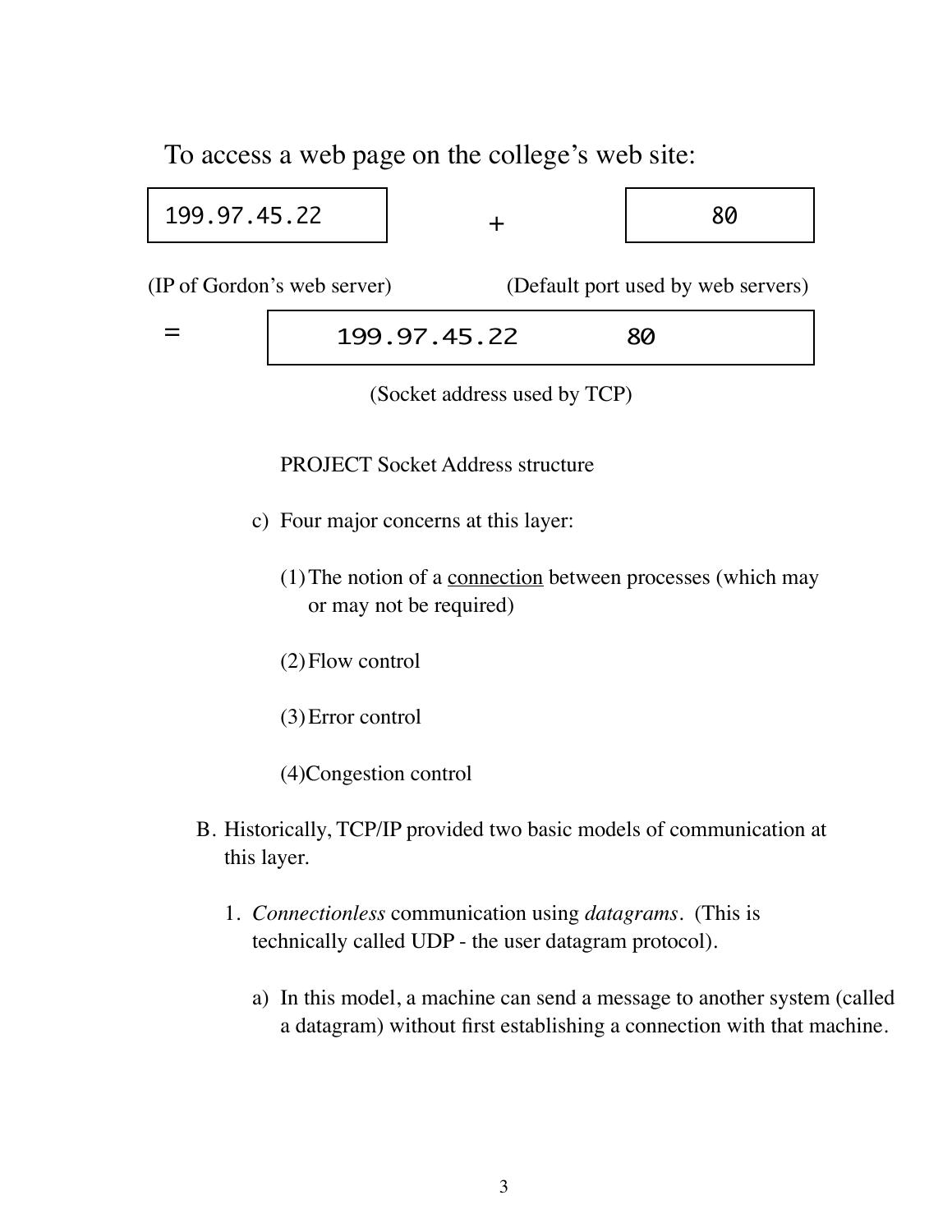- b) The network makes a good faith effort to deliver the message correctly, but there is no guarantee that the message will not be lost in transit, corrupted, or even delivered twice!
- c) Further, if one machine sends several datagrams to another machine, there is no guarantee that the datagrams will arrive in the same order in which they were sent.
- d) If the receiving machine wishes to reply, it may send a message back to the first machine. But this is treated as a separate message in its own right.
- 2. *Connection-oriented* communication using *streams*. (This is technically called TCP - transmission control protocol. Note that, in the acronym TCP/IP, IP stands for the underlying network protocol and TCP for the commonly-used stream protocol built on top of it. UDP is actually an alternative to TCP, also built on IP.)
	- a) In this model, a client first establishes a connection to a server.
	- b) While the connection remains open (i.e. until either machine closes it), either machine may send messages to the other machine.
	- c) If one machine sends several messages to another machine, they are guaranteed to appear to arrive in the same order as they were sent.
		- (1)The transport layer on the sender side includes a packet number in each packet.
		- (2)A "later" message that arrives before an "earlier" one is held by the TCP software at the receiving end until the "earlier" one arrives.
	- d) The network guarantees correct, accurate delivery of the messages.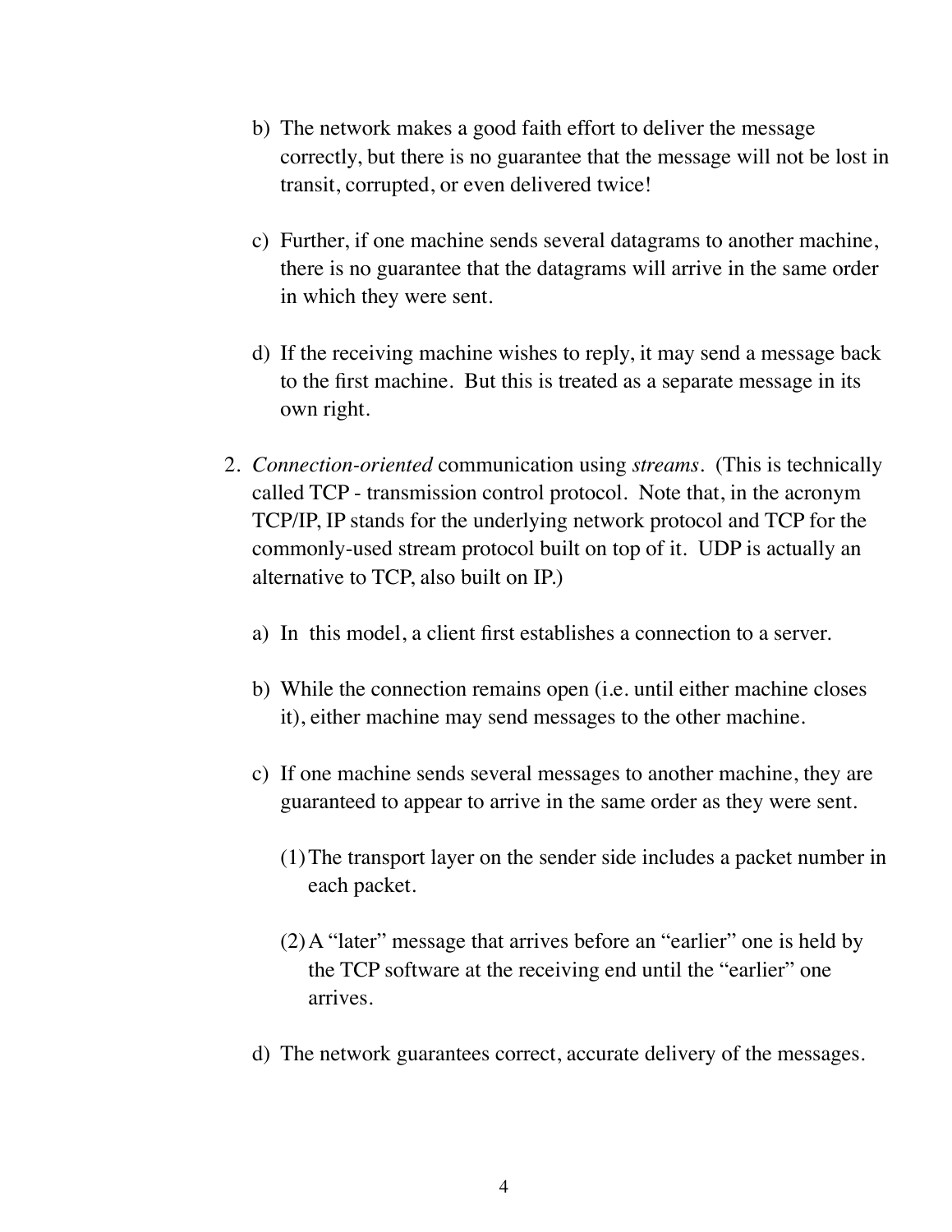- (1) The recipient of a packet is required to acknowledge receipt of the packet in a future message to the sender. If the sender fails to receive an acknowledgement for a packet it has sent within a certain period of time, it knows that the packet was lost in transit, and can re-send it.
- (2)The packet includes a checksum generated by the sender and checked by the receiver to verify that the packet has not been corrupted in transit. The recipient does not acknowledge a segment that it detects and error in - which will eventually lead to the sender re-sending it.
- e) The receiving machine can reply to a message over the same connection on which it was sent. To keep network traffic down, acknowlegements can by "piggy-backed" on other messages, and several successive packets can be acknowledged by a single message, rather than each having to be acknowledged individually.
- f) Another issue TCP deals with is flow control. Due to variations in the speed of computers and network connections, it is easily possible for a sender to send data faster than a recipient can handle it. To prevent this, TCP packets include a window size indication that lets the recipient know how much data the sender of the packet can handle from the recipient; a "sliding window" approach is used so that the recipient can indicate willingness to receive more after processing some.
- g) The overall structure of a TCP session can be represented by a state machine. (This diagram shows the overall structure of a session - not the details of sending/receiving packets comprising the actual session data.

#### PROJECT TCP state diagram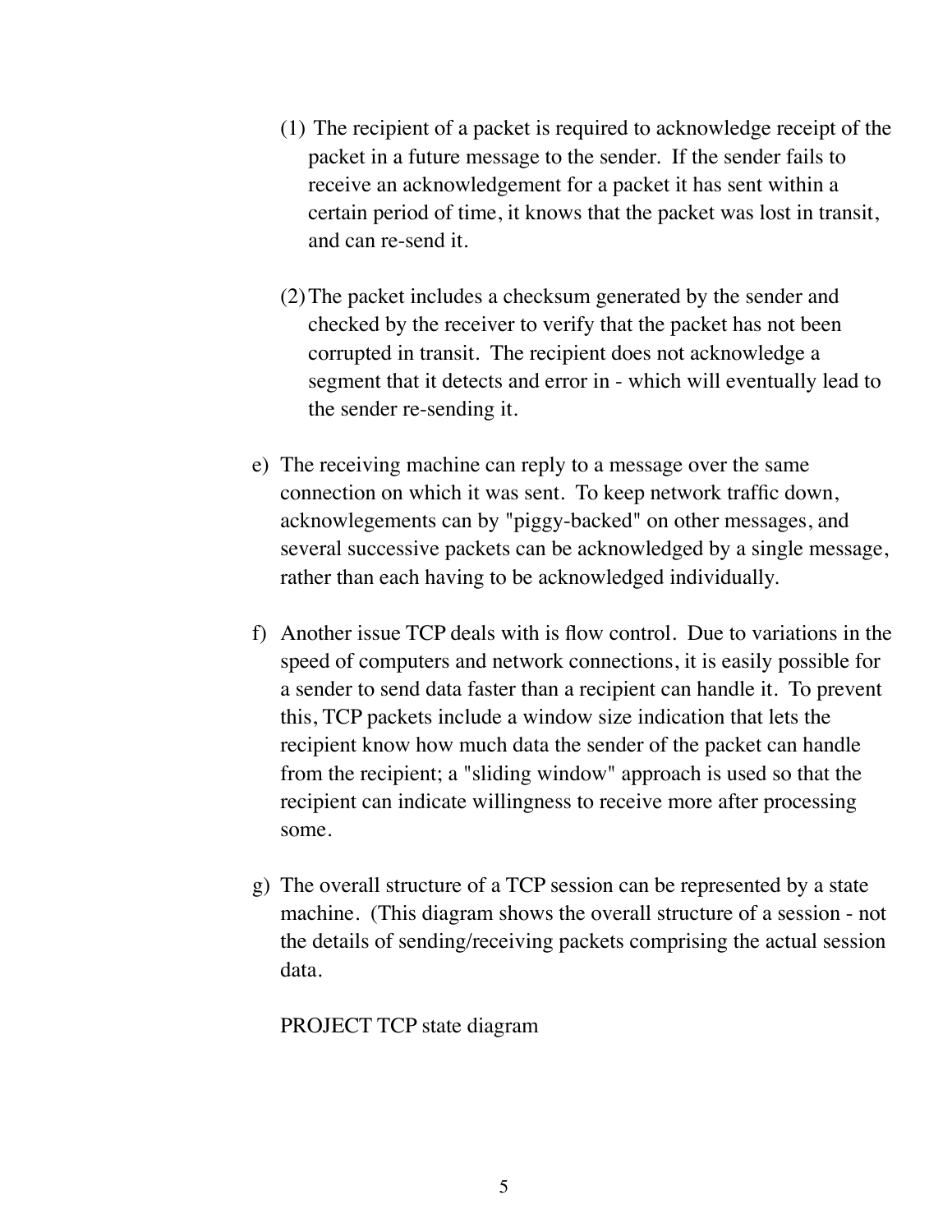

3. The differences between these two approaches can be understood in light of different ways humans communicate.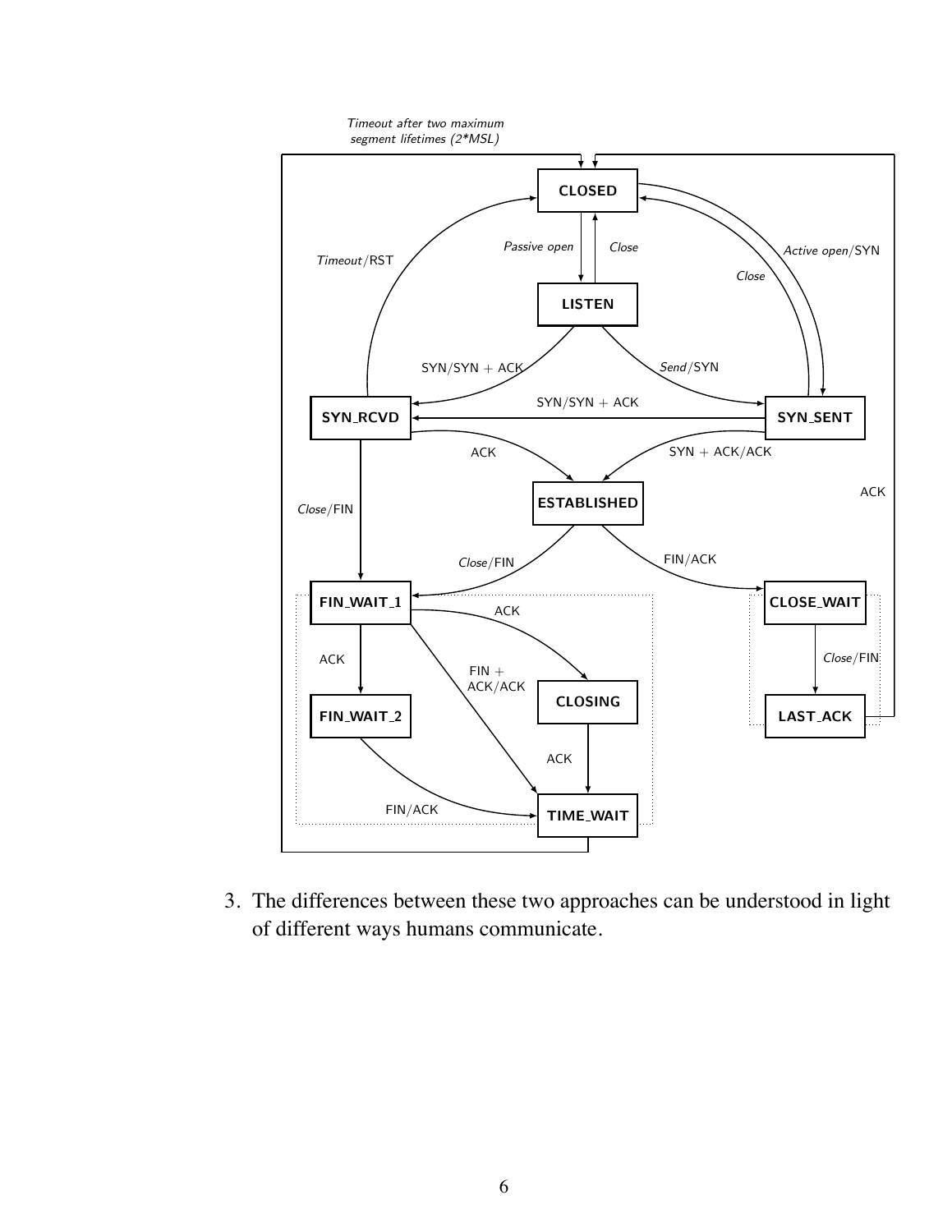## a) Connectionless

**FIGURE 6.2** Connectionless

communication.



Figure 6.2 shows how the same data would be sent using a connectionless protocol.

## PROJECT

#### b) Connection-oriented

**FIGURE 6.1** Connectionoriented communication.



#### PROJECT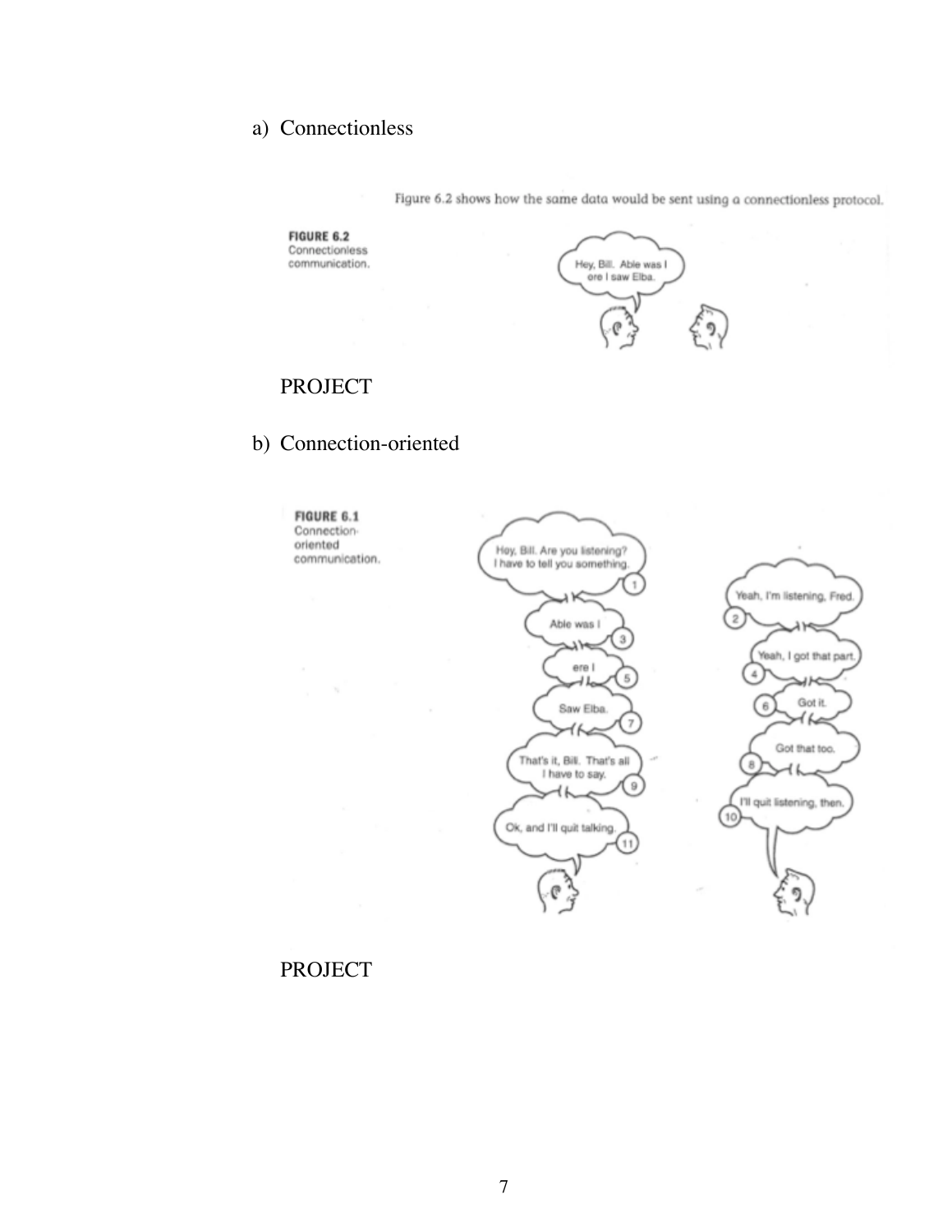- 4. There are significant analogies between these two models and more familiar communication mechanisms:
	- a) Connectionless networking using datagrams is similar to postal mail. When you mail a letter to another person, the Postal Service makes a good-faith effort to deliver it intact. However, there is no guarantee that the letter will not be lost or damaged in transit, and if you send several letters to the same destination they may arrive in a different order than the order in which you sent them. (One thing that the US Postal Service cannot do that the network can is to duplicate messages!).
	- b) Connection-based networking streams is similar to the use of a telephone. Before you can communicate with someone else via telephone, you must first establish a connection by placing a call and having it answered. Absent serious problems with the phone system, what you say is heard accurately and completely by the other person, and in the order in which you say it. The other person can reply to you over the same connection. (The network improves on the phone system in that, if there are problems with the network, the message will still get through in the proper sequence - but maybe after some delay.)
	- c) At the implementation level, connection-based networking is actually implemented by using the datagram mechanism to transmit information and acknowledgments that ensure that message delivery is done reliably.
- 5. A third model SCTP (Stream Control Transfer Protocol) has recently been added to TCP/IP, though it is not yet widely supported (e.g. limited support was added to Java 1.7) It incorporates key features of the other two models.
- C. We said that port numbers are 16 bit integers that lie in the range 1..65535.
	- 1. Port numbers in the range of 1..1023 are reserved. These numbers are used by servers - that is, the server for a given service normally expects to be contacted on its well-known port.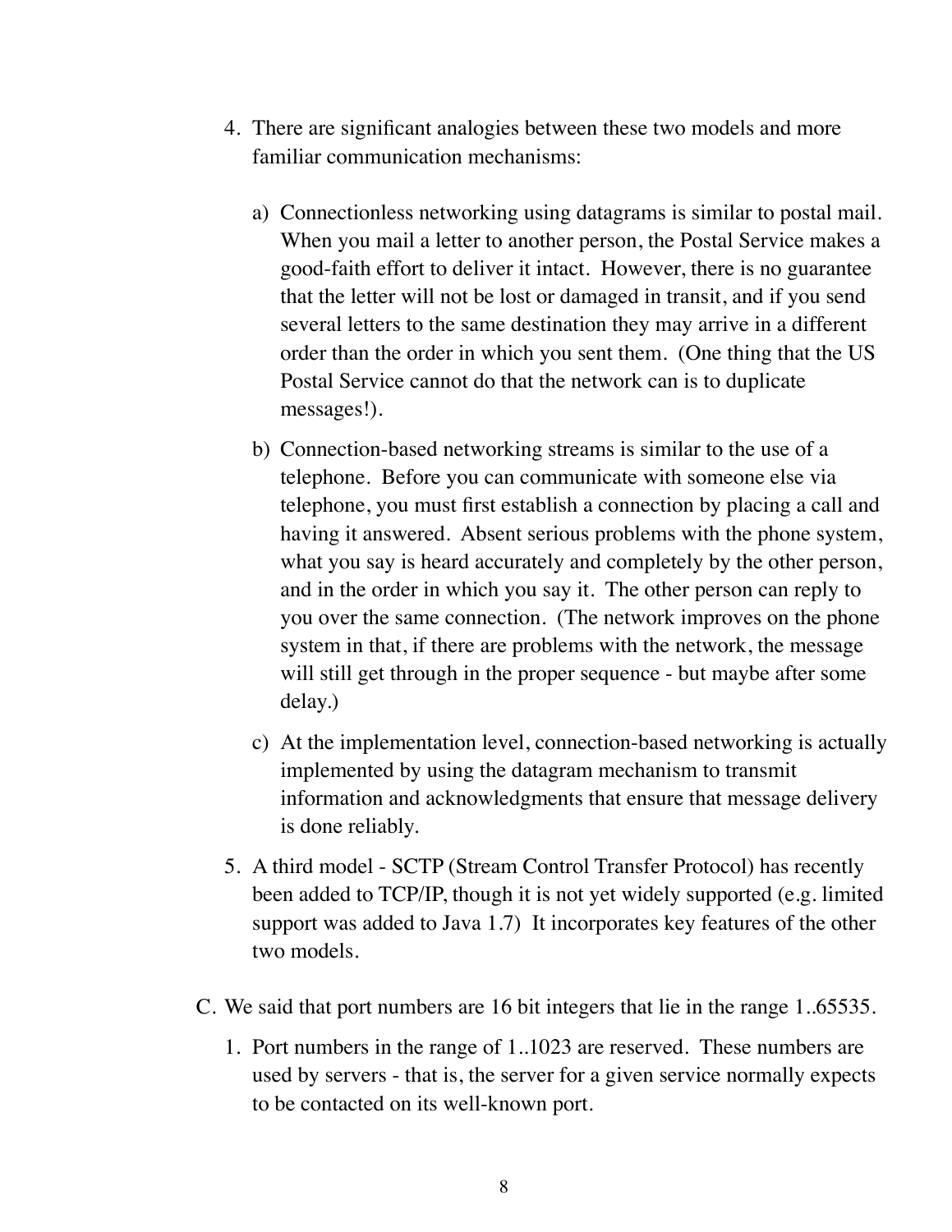PROJECT: Table showing some well-known port numbers

- a) When using UDP, a client wishing to use a particular service simply sends a message to the well known port for that service on a machine that is thought to be running a server for it, requesting the service.
	- (1)If there is a server listening on that port, it performs the requested service.
	- (2)If there is no server, the message ends up being ignored and the requesting application typically times out.
- b) When using TCP, a client wishing to use a particular service simply sends a message to the well known port for that service on a machine that is thought to be running a server for it, requesting the establishment of a connection.
	- (1)If there is a server listening on that port, it accepts the connection and notifies the client of this fact.
	- (2)If there is no server, the target system refuses the connection.
- 2. Ports with numbers in the range 1024 .. 49,151 are called registered ports. A company that produces a server application may request a registered port number in this range from ICANN (Internet Corporation for Assigned Names and Numbers), which will only give the number out to one user. Such a number can then be used like a well-known port number for that kind of server.

Example: mysql uses port number 3306

3. Ports with numbers from 49,152 on up are called ephemeral ports. These numbers can be assigned temporarily by the transport layer on a host - though of course the same number cannot be used by the same host for two different things at the same time.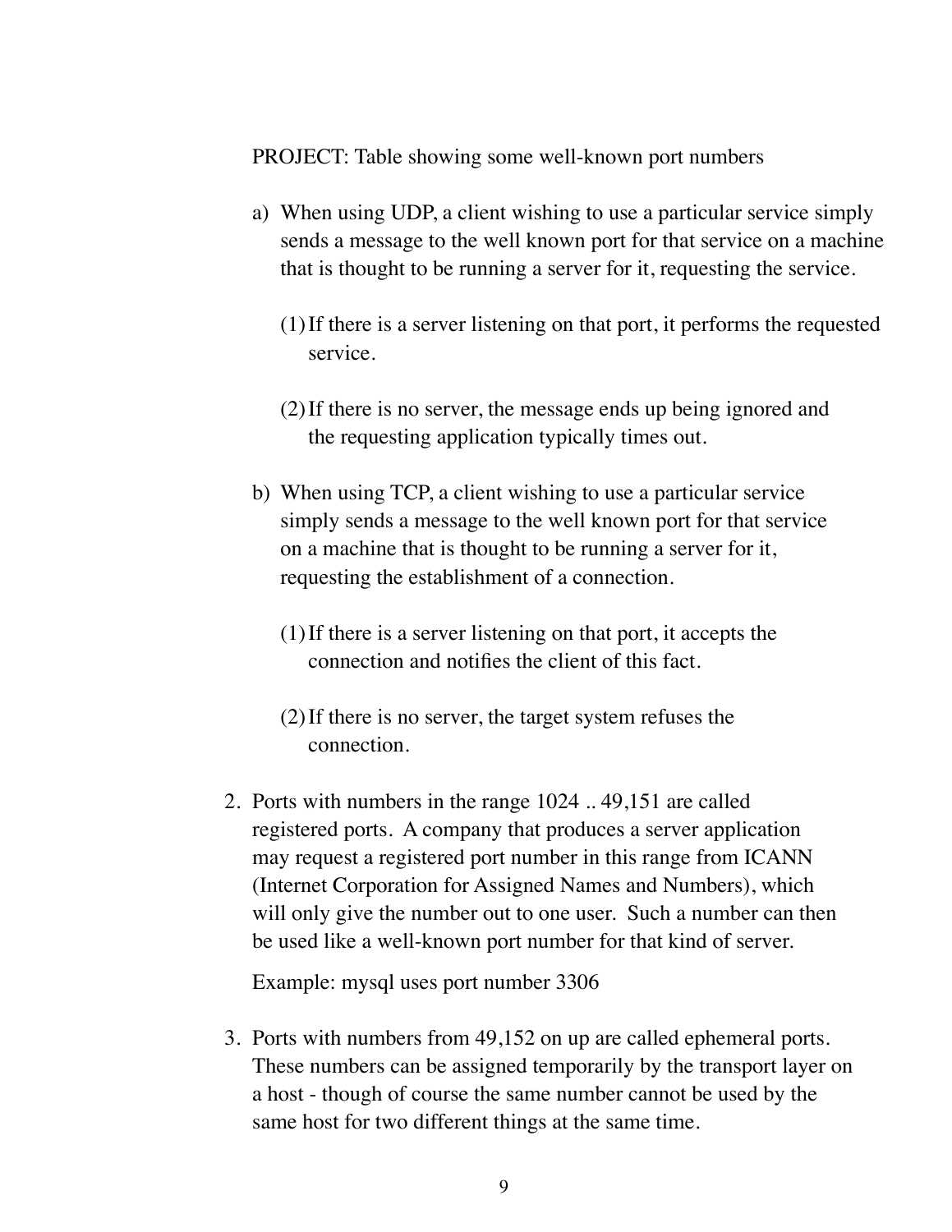A typical use of an ephemeral port number is the following: A client wishes to download a web page. It sends a connection request to the appropriate web server on port 80 (the well known port for http). The connection request will specify an ephemeral port assigned by the client that will be used for the client side of the connection.

### II. **Java support for the Transport Layer Services**

A. We now look at some of the support available in Java for the UDP and the TCP/IP transport layer protocols. We will look at these by looking at some example systems.

(At the present time, Java does not provide support for SCTP, though this is planned for inclusion in a forthcoming release)

B. TCP/IP implementations (including the Java implementation) are typically built around a basic abstraction known as a "socket", which represents an endpoint for communication. The Java implementations of UDP and TCP are built around different types of socket.

### C. UDP

- 1. The primary support for UDP is found in the classes java.net.DatagramPacket and java.net.DatagramSocket
	- a) Javadoc for DatagramPacket
		- (1)Constructor
			- (a) Buffer
			- (b)host address and port only meaningful when sending
		- (2)Getter and setter methods
	- b) Javadoc for DatagramSocket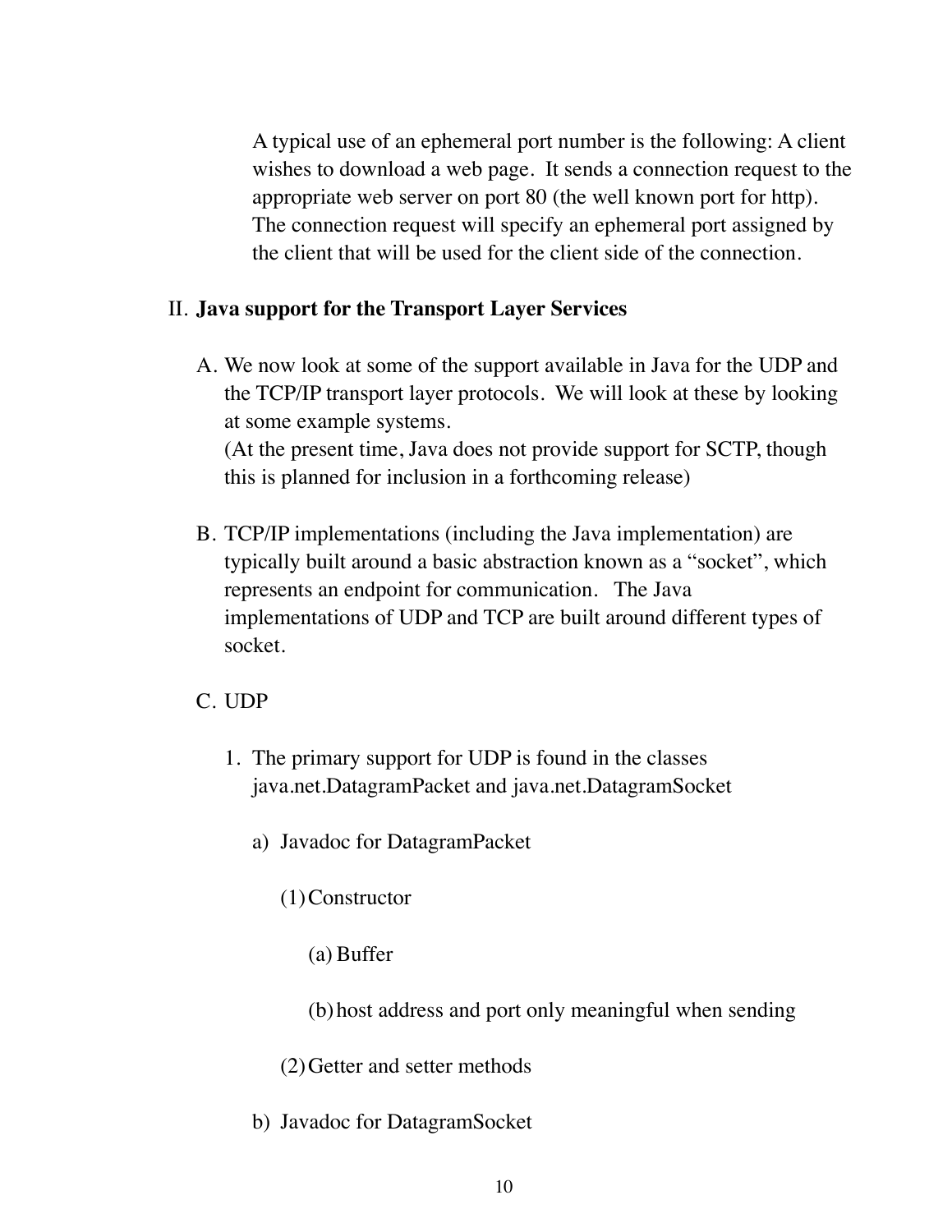(1)Constructor - note options for specifying port and host address to receive messages on. (The port and host address for messages that are sent are specified in the packet that is sent.)

A reasonable question is why is there a provision for specifying a host address - since a socket is always created on a specific machine?

- (a) A given machine actually has more than one IP address
	- i) localhost
	- ii) At least one IP address
	- iii)Sometimes more than one IP address if multihomed
- (b)It is also possible to listen for broadcast messages on the broadcast address for the network or subnet
- (2)receive() waits for a message to arrive on the address/port specified when the socket was created (or after it was created by the bind() method)
- (3)send() sends a message to another system at the address/ port specified in the packet.
- 2. A simple example using UDP

To illustrate the language-independent nature of IP networking, we will use a program written in C++ on one machine to send a message to another program written in Java on another machine, which will simply display the message, along with information about where it came from.

a) DEMO: datagramdemo.cc (client) on joshua; DatagramDemo.java (server) on laptop. (Note: must dismiss dialog before message is sent)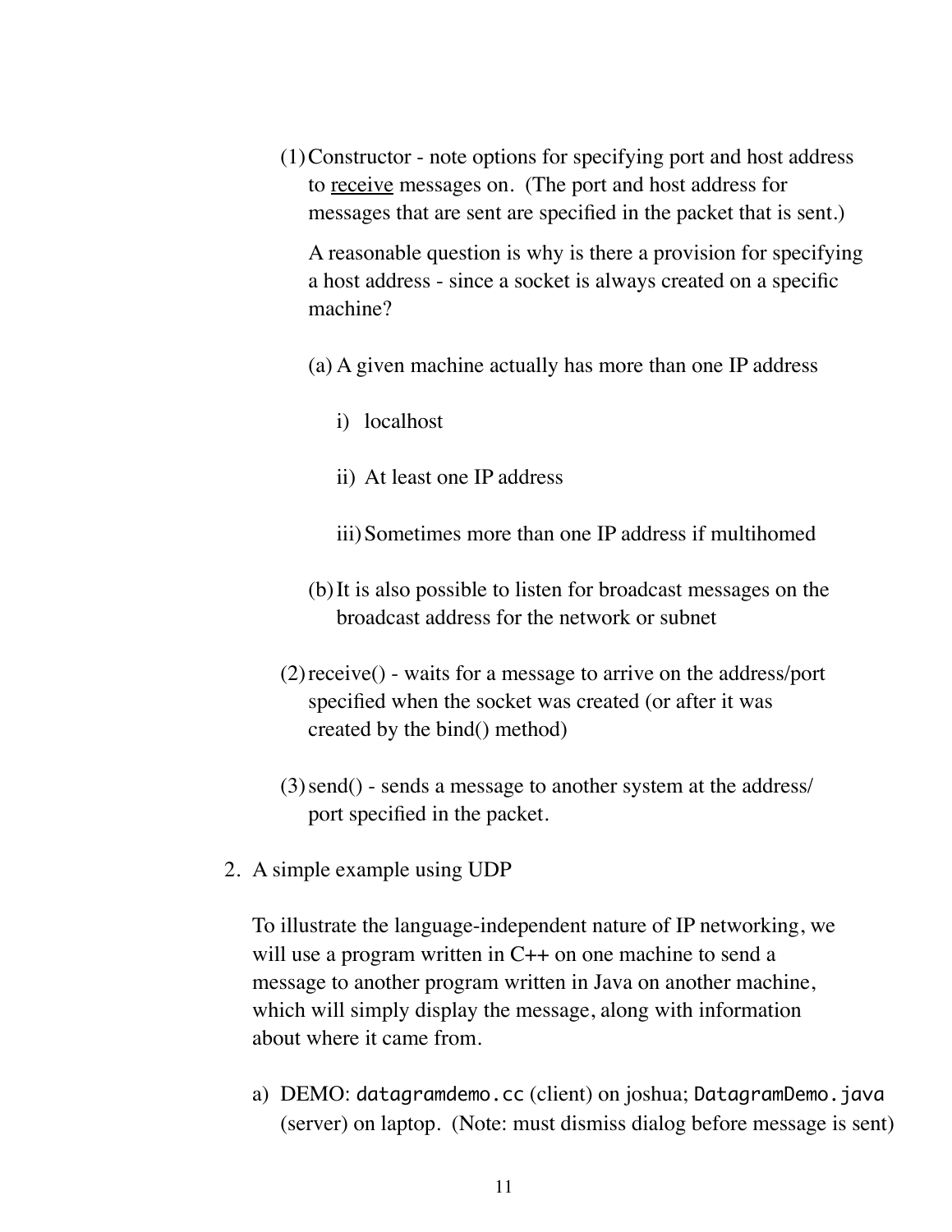- (1)First demo with no one listening note message is ignored
- (2)Then demo with server listening
- b) PROJECT: Code excerpts
- 3. A more complicated example using UDP: A distributed version of "the wave".
	- a) DEMO on single machine. (Specify localhost as neighbor)
	- b) DEMO using student computers have several load onto machine from common volume and run.
	- c) Show source code for class DistributedWaveUDP, walking through constructor, doWave(), listenForMessages()

#### D. TCP

- 1. Implementations of this protocol including the Java implementation are built on the notion of a socket pair - a pair of connected sockets on two different machines.
	- a) A stream of bytes written into one member of a socket pair can be read from the other member and vice versa. (A pair of sockets supports two-way communication).
		- (1)A "tin can telephone" of the type you may have used as a kid is a good model for a pair of connected sockets.
		- (2)Note that sockets support communication at the level of streams of bytes. More complex data (numbers, objects, etc) must be reduced down to a stream of bytes in order to be sent, and must be converted back to the appropriate type of entity at the other end. This process is known as "marshaling" and "unmarshaling".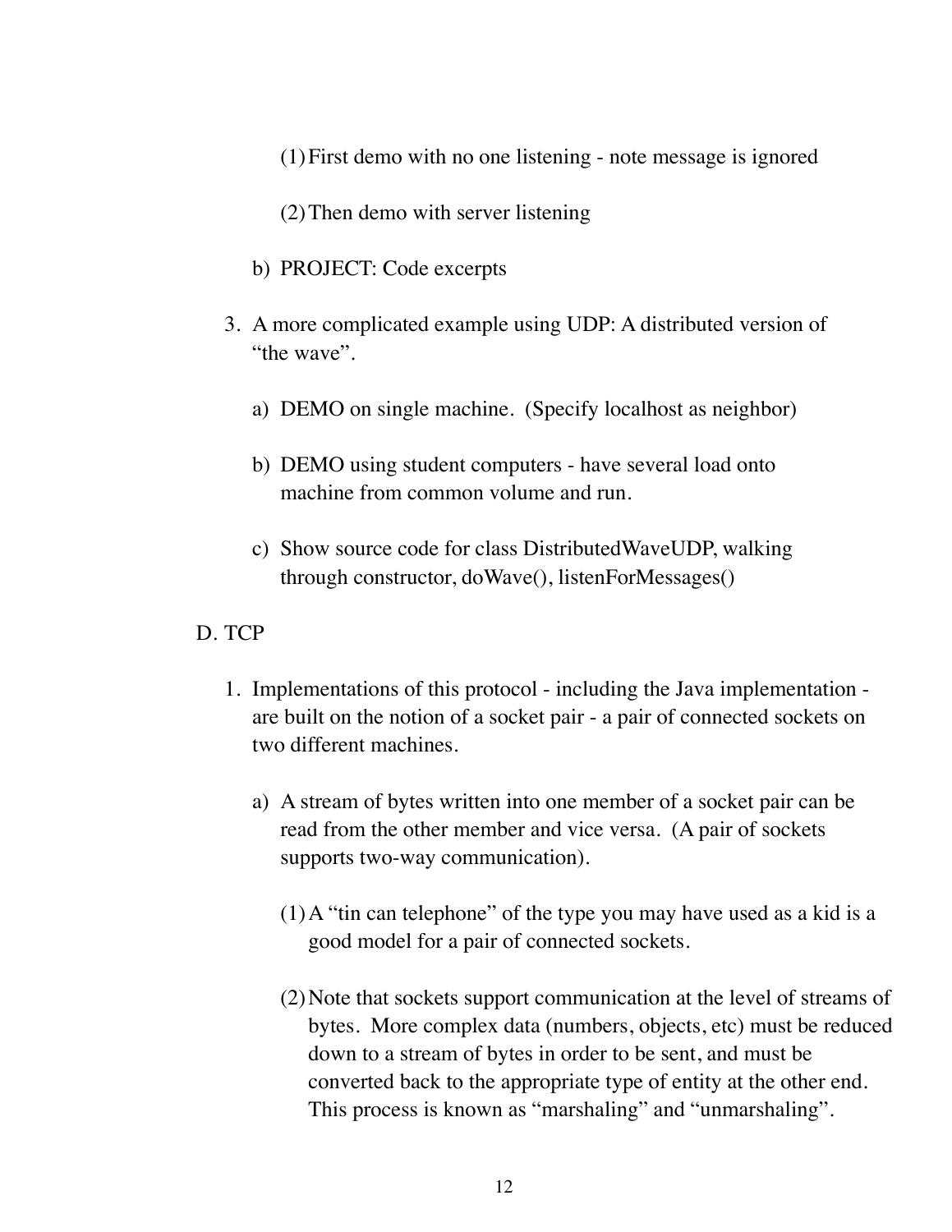- b) Connections are set up by using a "server socket", which is a special kind of socket that waits for connection requests from another system.
	- (1)When an appropriate connection request is received, a socket is created on each system, and the two sockets are connected to each other.
	- (2)The only role of the server socket is to initiate the connection; (so the same server socket can be used to initiate any number of connections.)
	- (3)Typically, server programs create a single server socket which is used to receive incoming connection requests. When a connection request is received, the resulting socket is given to a separate thread to carry out the requested service while the server socket (and its thread) remain available to handle new requests.)
- 2. The primary Java support for TCP is found in the classes java.net.ServerSocket and java.net.Socket
	- a) Javadoc for ServerSocket
		- (1)Constructor
		- (2) accept() method
	- b) Javadoc for Socket
		- (1) connect() method
		- (2)The other member of the pair is created on the other system by the accept() method of its server socket
		- $(3)$  getInputStream $()$  + read $()$  method of this stream